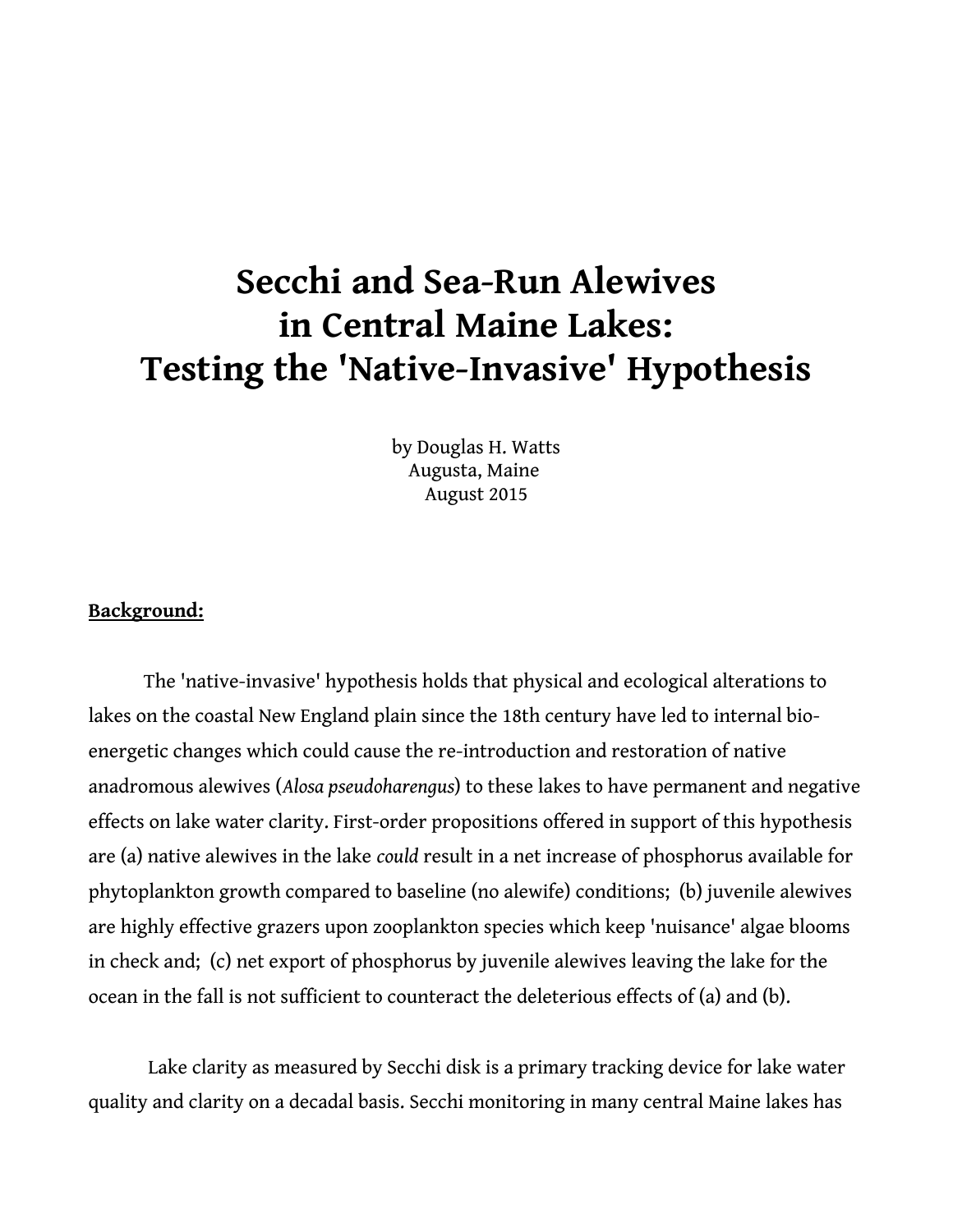been conducted since the early to mid 1970s, producing a fairly long (35-45 year) series of continuous datasets. These datasets are maintained by the Maine DEP and the Maine Volunteer Lake Monitoring Program (VLMP) at www.lakesofmaine.org. With these VLMP Secchi datasets one can make lake-to-lake, within-lake, nearest neighbor lakes and watershed-to-watershed comparisons over the available 35-45 year time-series.

#### **Testing the Native-Invasive Hypothesis with Secchi Clarity Data:**

To be a true scientific hypothesis (and not a mere hunch or speculation), the 'nativeinvasive' hypothesis should be able to make predictions which are testable, ie. falsifiable. As such, the 'native-invasive' hypothesis should be able to predict *observable* effects in a waterbody which can be *measured*. Secchi clarity readings are an ideal testing method because (a) the technique is uniform from lake to lake and year to year and (b) the technique measures a physical characteristic (lake clarity) which is important for both aesthetic and ecological reasons. The 'native-invasive' hypothesis predicts that as a population, (a) lakes with alewives should show *declining* Secchi clarity over time; (b) lakes with alewives in them for the longest period should show the most decline; (c) lakes with large alewife populations should show more pronounced clarity declines than lakes with small populations (on a per surface-acre basis). These predictions arise because the nativeinvasive hypothesis holds that each year's migration of adult alewives into a lake creates a *new* input of phosphorus and each year's cohort of juvenile alewives creates a *new* predatory impact on zooplankton attempting to consume that year's phytoplankton 'crop' (which itself should be larger due to the new input of phosphorus by adult alewives). If the mechanisms predicted by the 'native-invasive' hypothesis are real, lakes with alewives should exhibit a cumulative and cascading effect of declining water quality over time. Such an effect should be observed as a measurable decline in *actual* Secchi clarity and a negative clarity *trend*, especially at 20 to 30 year time frames. To test the core predictions of the 'native-invasive' hypothesis, this study examined 17 alewife lakes across Maine which have long (35-45 year) periods of robust Secchi clarity data: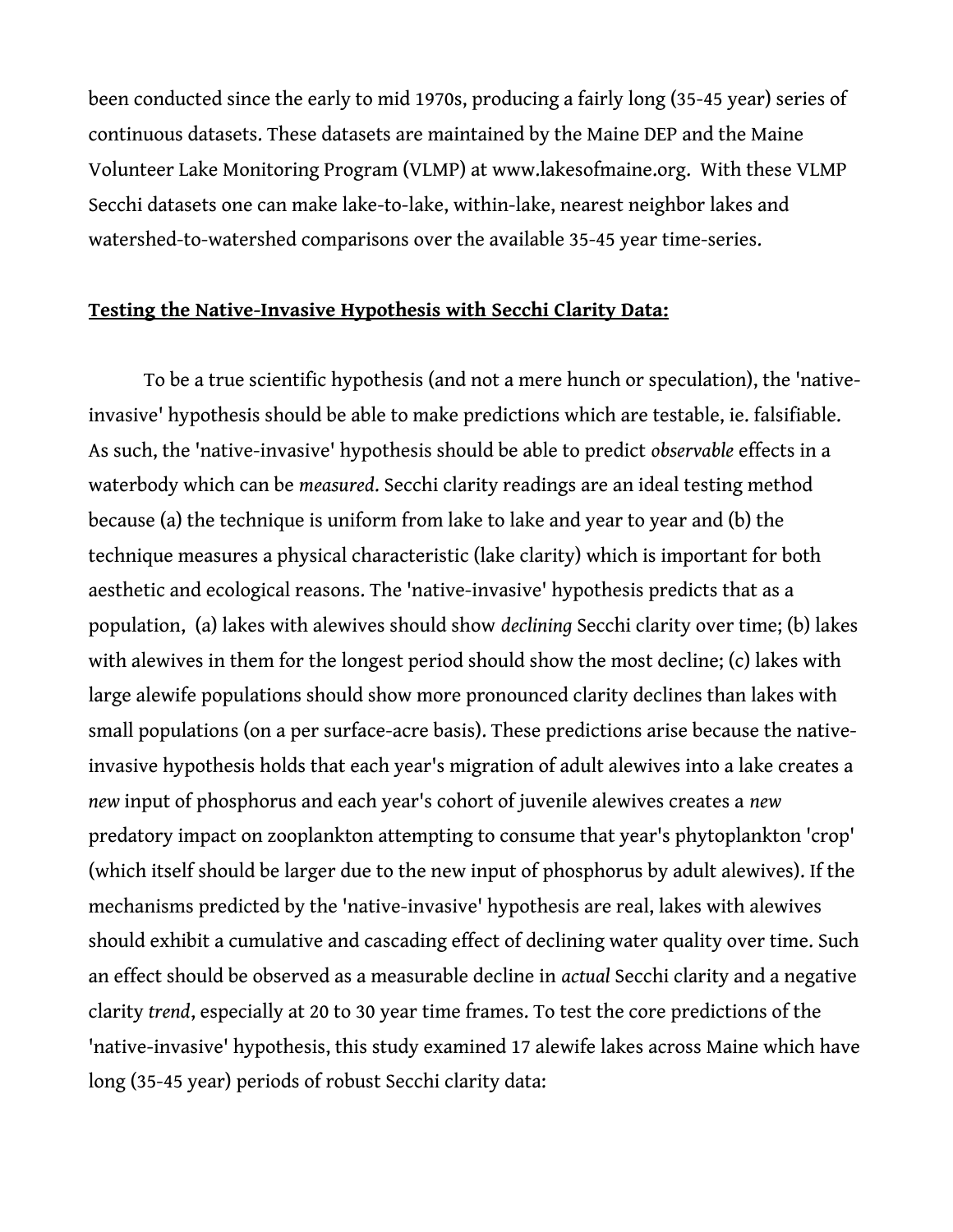## **Maine Lakes with Sea-Run Alewives**

| Lake              | Town       | Date LYs introduced | <u>Secchi Trend</u> |
|-------------------|------------|---------------------|---------------------|
| Damariscotta      | Newcastle  | Before 1800s        | S                   |
| Sebasticook       | Newport    | 1987                | $\rm I$             |
| Unity Pond        | Unity      | 1987                | S/D                 |
| Pattees Pond      | Winslow    | 1987                | $\overline{I}$      |
| Webber Pond       | Vassalboro | 1987                | S/I                 |
| Threemile Pond    | Vassalboro | 1987                | D                   |
| Wesserunsett Lake | Cornville  | 1987                | S                   |
| Pleasant Pond     | Gardiner   | 1997                | S                   |
| Nequasset Lake    | Woolwich   | Pre-1970s           | S                   |
| Duck Pond         | Westbrook  | 1980s               | S/D                 |
| Alamoosook        | Orland     | Native              | S                   |
| Toddy             | Orland     | Native              | S                   |
| Crawford          | Union      | Native              | S                   |
| Sabattus          | Sabattus   | 1980s               | S                   |
| Hermon            | Hermon     | 1980s               | S                   |
| Gardner           | E. Machias | 1980s               | S                   |
| Boyden            | Perry      | 1980s               | S                   |

**Code**: S = Stable, S/I = Stable to slightly improving, S/D = Stable to slightly declining, D = Declining, I = Improving.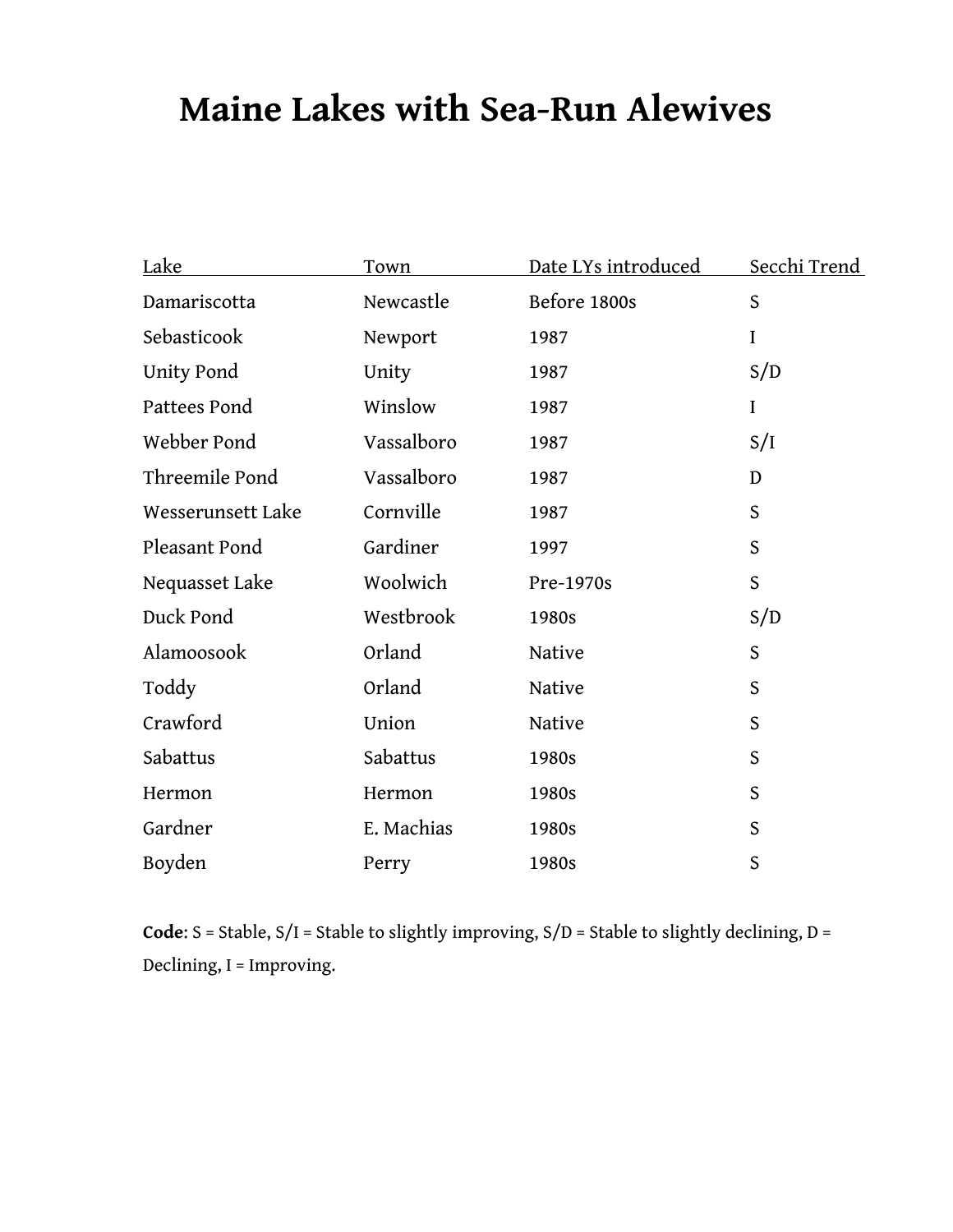

Maine Alewife Lakes binned by Secchi Trend, 1970s to Present.

Gardner, Alamoosook, Toddy, Highland, Pleasant, Wesserunsett, Hermon, Sabattus.

1 = Improving, I/S = Stable, slightly improving, S = Stable, S/D = Stable, slightly declining, D = Declining.

#### **Discussion of Results:**

In the 17-lake survey shown above, each lake was scored and binned for trend for its full Secchi time-series, ie. improving, stable to slightly improving, stable, stable to slightly declining and declining. Of the 17 lakes examined, 65 percent (n=11) had stable Secchi trends over their historic time-series. The other 35 percent (n=6) of the lakes had a scattering of improving or declining trends. These results fail to support the core predictions of the 'native-invasive' hypothesis. The 17-lake population appears to behave like a *randomly* selected group of 17 lakes in Maine which have 35-40 years of Secchi data. This is illustrated by the symmetrical form of the distribution curve with a strong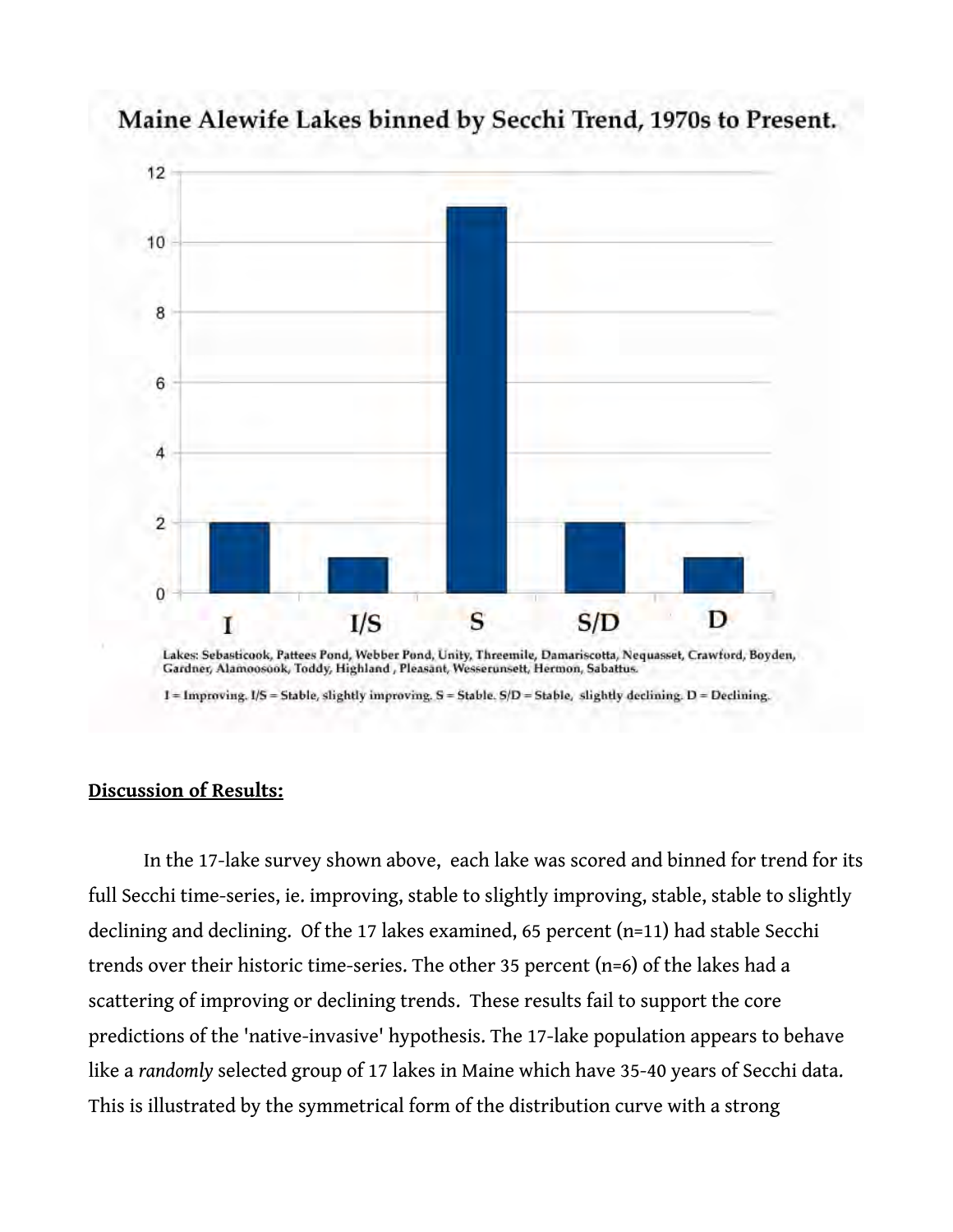dominance of lakes with *stable* Secchi trends (ie. no discernible trend toward improvement or decline). The 'native-invasive' hypothesis predicts that a population of lakes with alewives should show a distribution curve which is skewed toward *declining* Secchi clarity. The distribution curve of the 17 lakes studied does not show this.

A second prediction of the hypothesis is that lakes with the *most* alewives (ie. the largest runs) should show the highest magnitude of negative water quality effects as measured by Secchi. This is not supported by the data. Three of the lakes with the largest number of alewives (Sebasticook Lake, Pattees Pond, Webber Pond) have improving to slightly improving trends in Secchi clarity. Two of the lakes with slight to noticeable declines in Secchi clarity (Unity Pond, Threemile Pond) have alewife runs of similar size to Sebasticook Lake, Pattees and Webber Pond. Other lakes with large runs (Damariscotta, Alamoosook, Toddy, Gardner, Hermon Pond) have stable Secchi trends.

The third prediction of the hypothesis is that lakes which have had alewife runs for the longest time should show the most pronounced negative water quality effects. This is not supported by the data. The lakes with the longest history of alewife presence (ie. Damariscotta Lake, Boyden Lake, Crawford Pond, Gardner Lake, Alamoosook Lake), have very stable Secchi trends.

A fourth prediction of the hypothesis is that alewife introduction and presence should have the most observable negative effect on those lakes which already suffer from high levels of cultural eutrophication (ie. water quality is already so negatively impacted by human effects that they are super-sensitive to additional negative effects by alewives). The data do not support this. Results for the most human-impacted lakes (Sabattus Pond, Sebasticook Lake, Webber Pond, Threemile Pond, Unity Pond) show no clustering or pattern. Sebasticook Lake has been the most negatively impacted by human activities but also shows the strongest improving trend of the 17-lake population.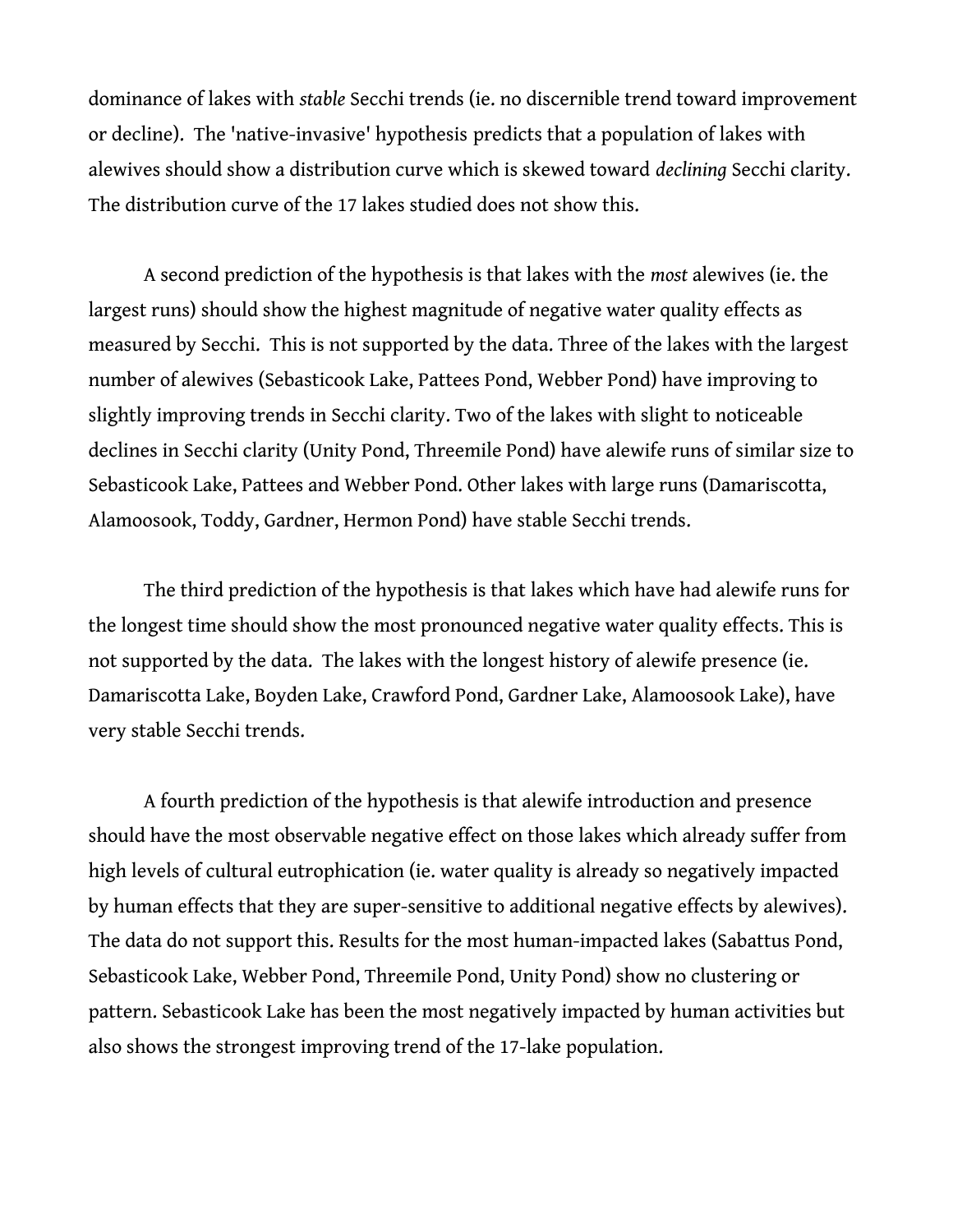#### **Testing Against the Null Hypothesis:**

For this study, the null hypothesis can be stated in several complementary ways. The first is that the presence or absence of alewives has no *measurable* effect on Secchi clarity (ie. flipping a penny vs. a nickel; or flipping a coin on Monday vs. Tuesday). A second is that a person looking at the above distribution curve for lakes-with-alewives could not guess it was from 'alewife lakes' as opposed to a *random* collection of 17 Maine lakes at a rate better than chance. A third is that a person could not look at the Secchi trend for an individual lake in the 17-lake sample and determine whether it has alewives or not at a rate better than chance.

Because of its very strong central tendency at a stable Secchi trend, the 17-lake collection shows no features which might distinguish it from a random population of 17 Maine lakes. The only thing which can be confidently said about this population is that most of its members show no significant improvement or decline in Secchi clarity during the past 35-40 years. The 'native-invasive' hypothesis predicts a negative effect by alewives on the clarity of their spawning lakes which can be observed and measured with a Secchi disk over time. In this case, two thirds of the lakes studied show *no trend* in Secchi over time. This means there is no correlation which can be tested for causation except perhaps, "Does the presence of alewives *cause* lakes to have stable Secchi trends?"

*Reductio ad absurdum*.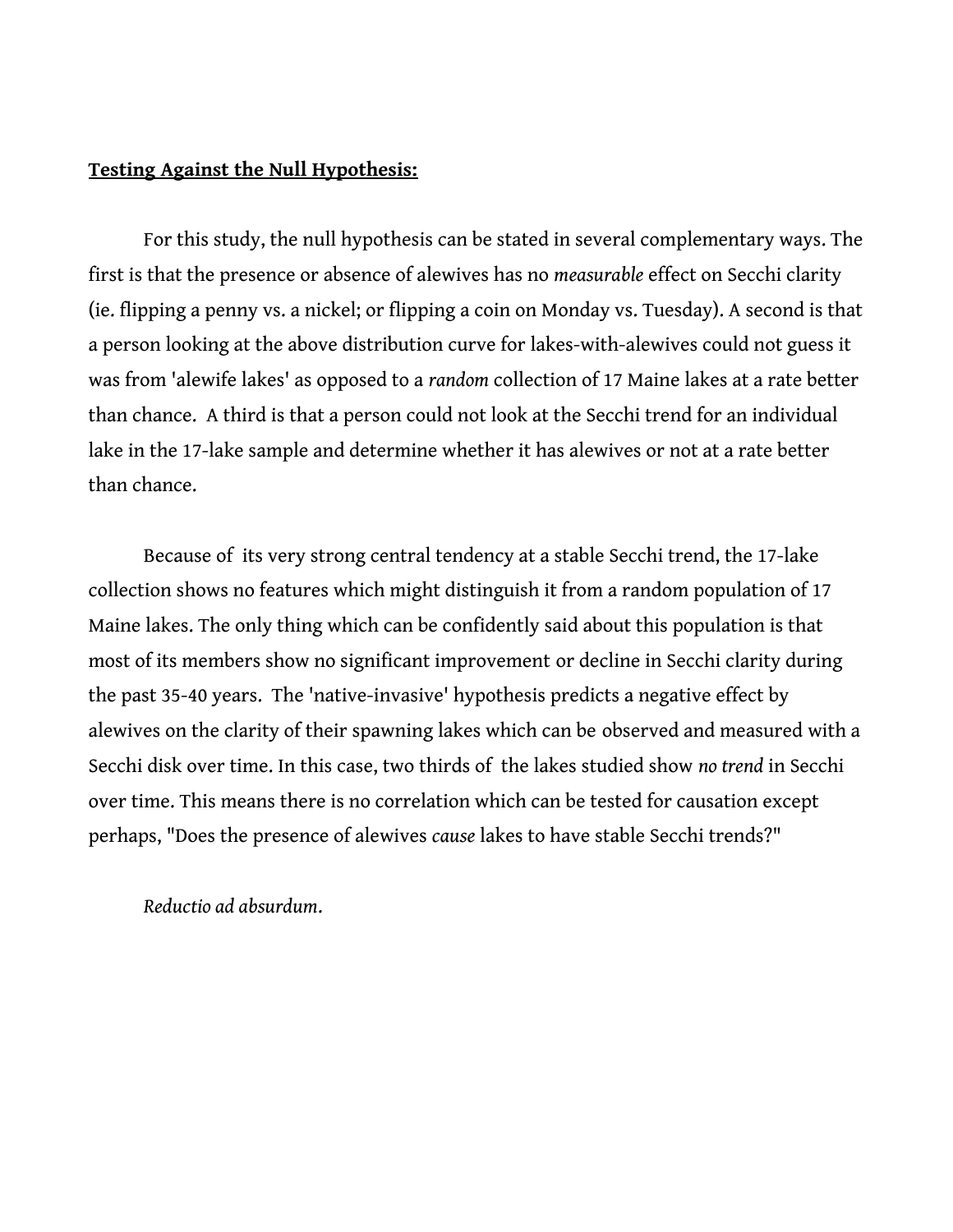#### 30+ per acre alewives @ 6 per acre no alewives  $3.5$  $\bf{3}$ 2.5  $\overline{2}$  $1.5$ j.  $0.5$  $\circ$ 7 8 9 10 11 12 13 14 15 16 17 18 19 20 21 22 23 24 25 26 27 28 29 30 31 32 33 34 35 36 37 38 39 40 41  $\mathbf{1}$  $23$ 5  $6$ 2008 2014 1974 1987

### Sebasticook Lake Secchi, 1974-2014

Pattees Pond Secchi, 1970-2014

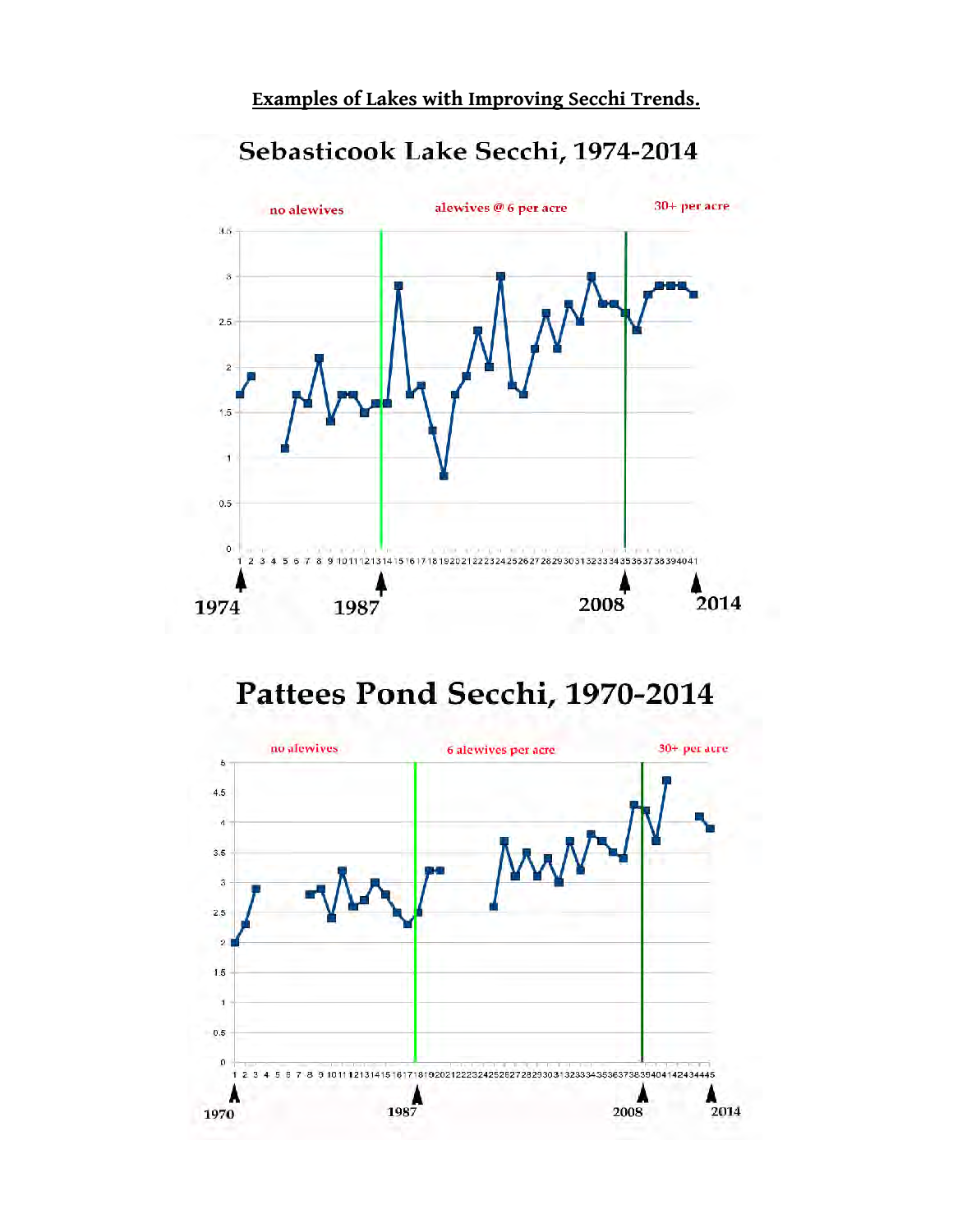**Examples of Lakes with Not-Improving Secchi Trends.**

## Three Mile Pond Secchi, 1977-2014



## Unity Pond Secchi, 1977-2014



No readings in 1979, 1980, 1982, 1984, 1985.